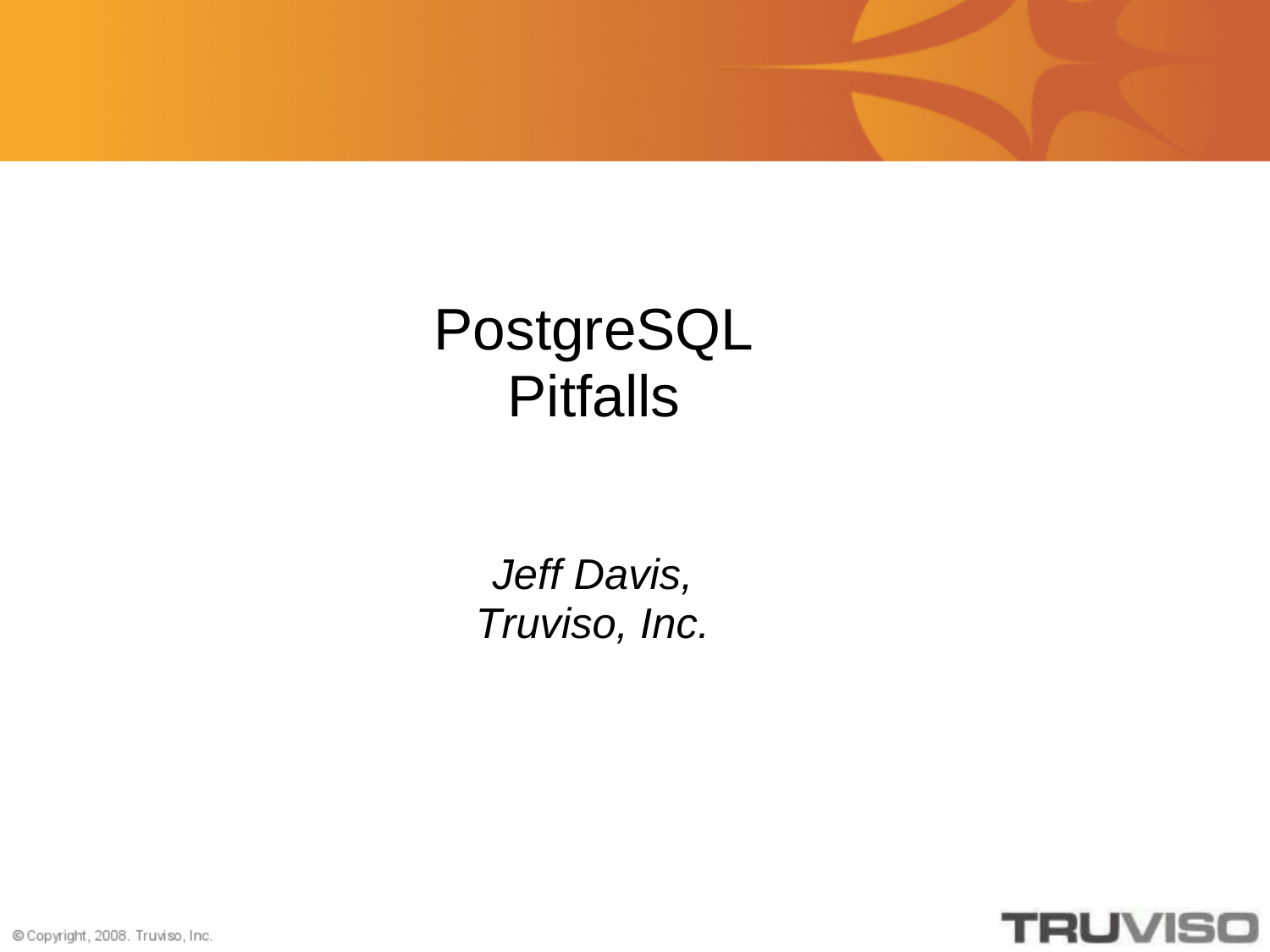- Unintuitive
- Frequently misused or misunderstood
- Not necessarily "wrong"
- Might even be required by SQL standard

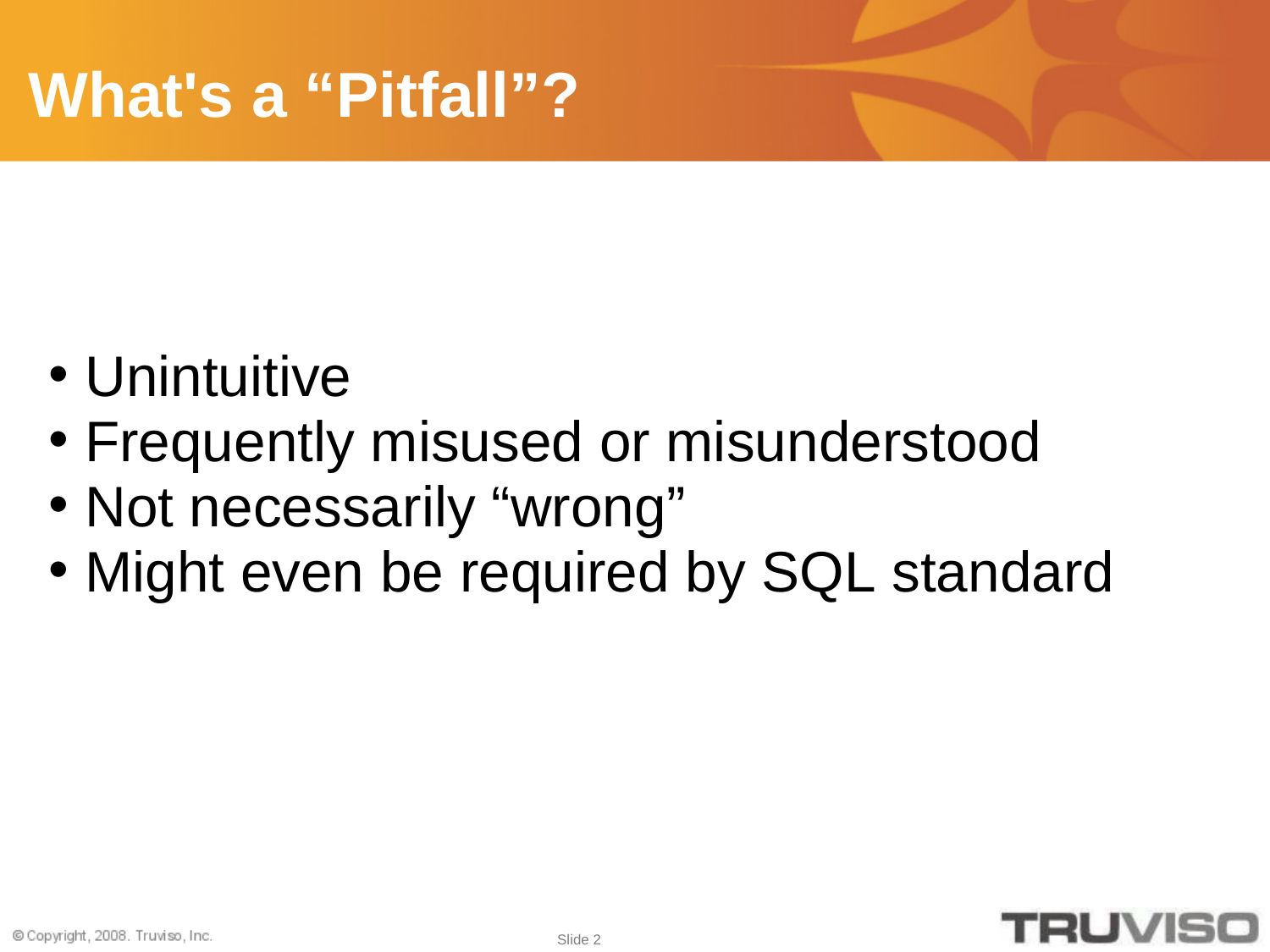# **NOT IN (...)**

- SELECT \* FROM foo WHERE x NOT IN (SELECT y FROM bar);
- Works great during testing.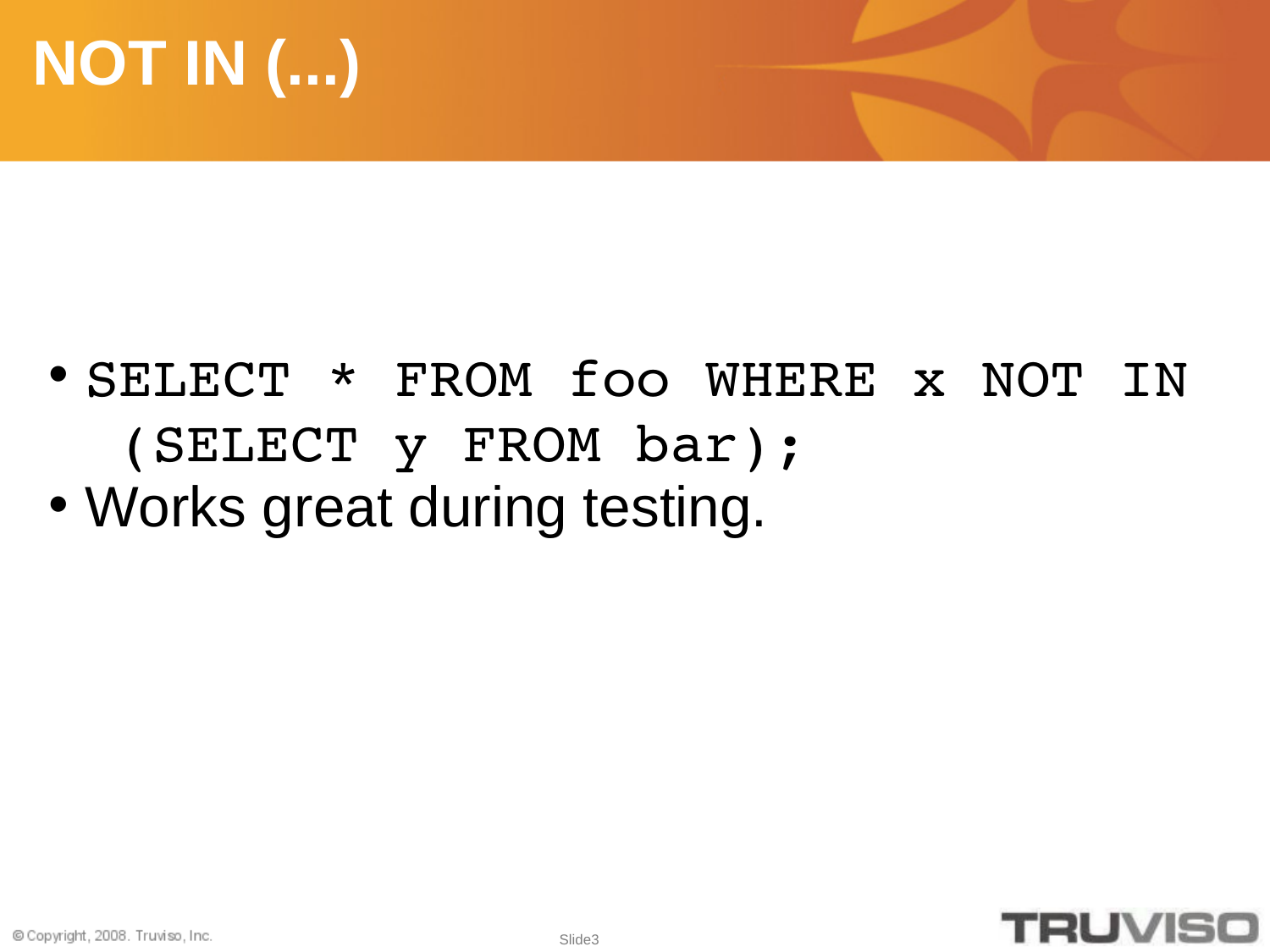- SELECT \* FROM foo WHERE x NOT IN (SELECT y FROM bar);
- Works great during testing.
- As soon as you put a NULL into "bar", query never returns any results at all!
	- IN uses SQL 3-valued logic
	- Predicate evaluates to FALSE or NULL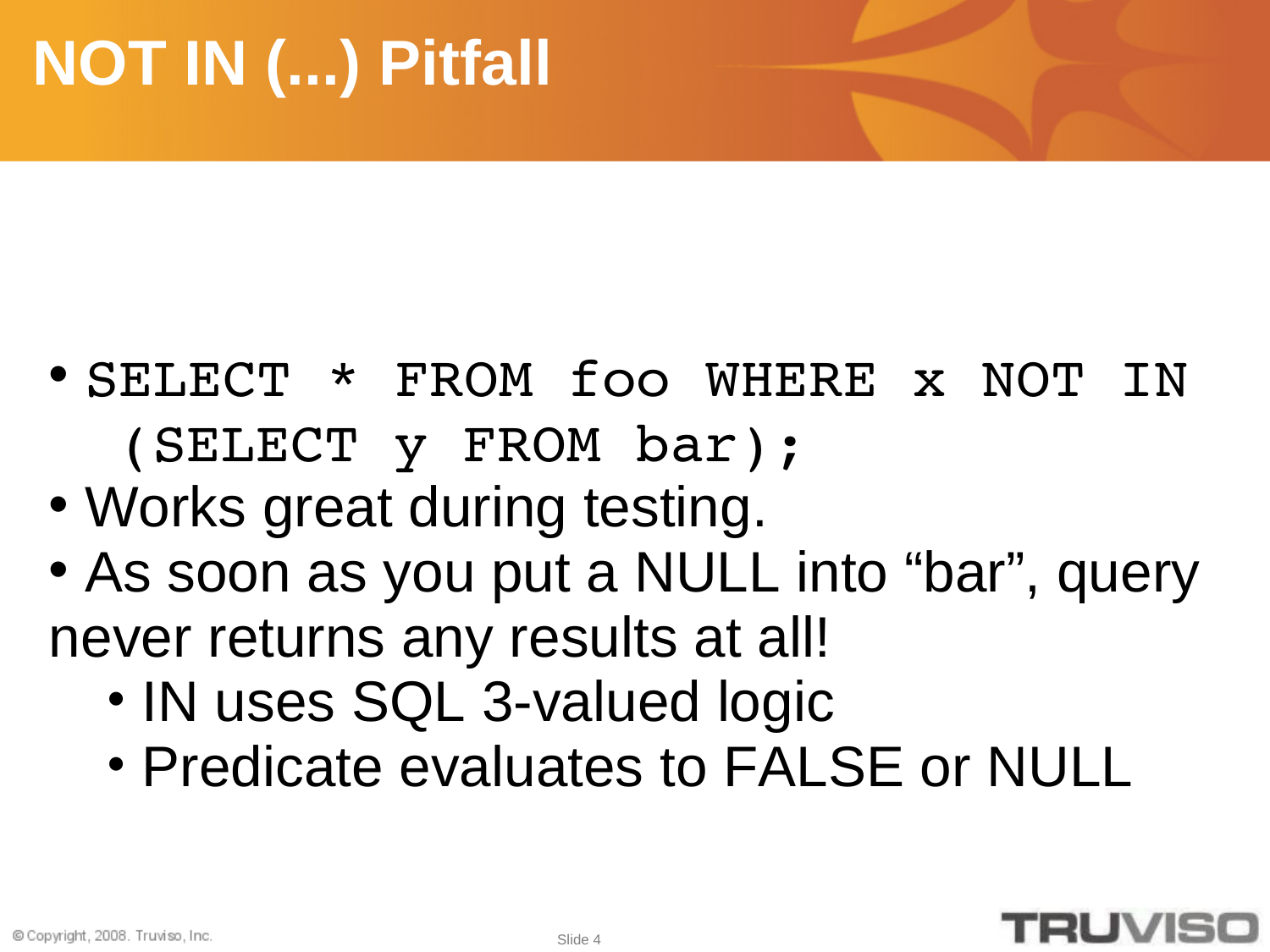# **Interval Math**

- Add/subtract interval from timestamp
	- SELECT \* FROM order WHERE ts >  $(now() - '1 day'::interval')$ ;
- Multiply interval by a scalar
	- SELECT x \* '1 second'::interval
	- + now() FROM foo;
- Wow, that's easy!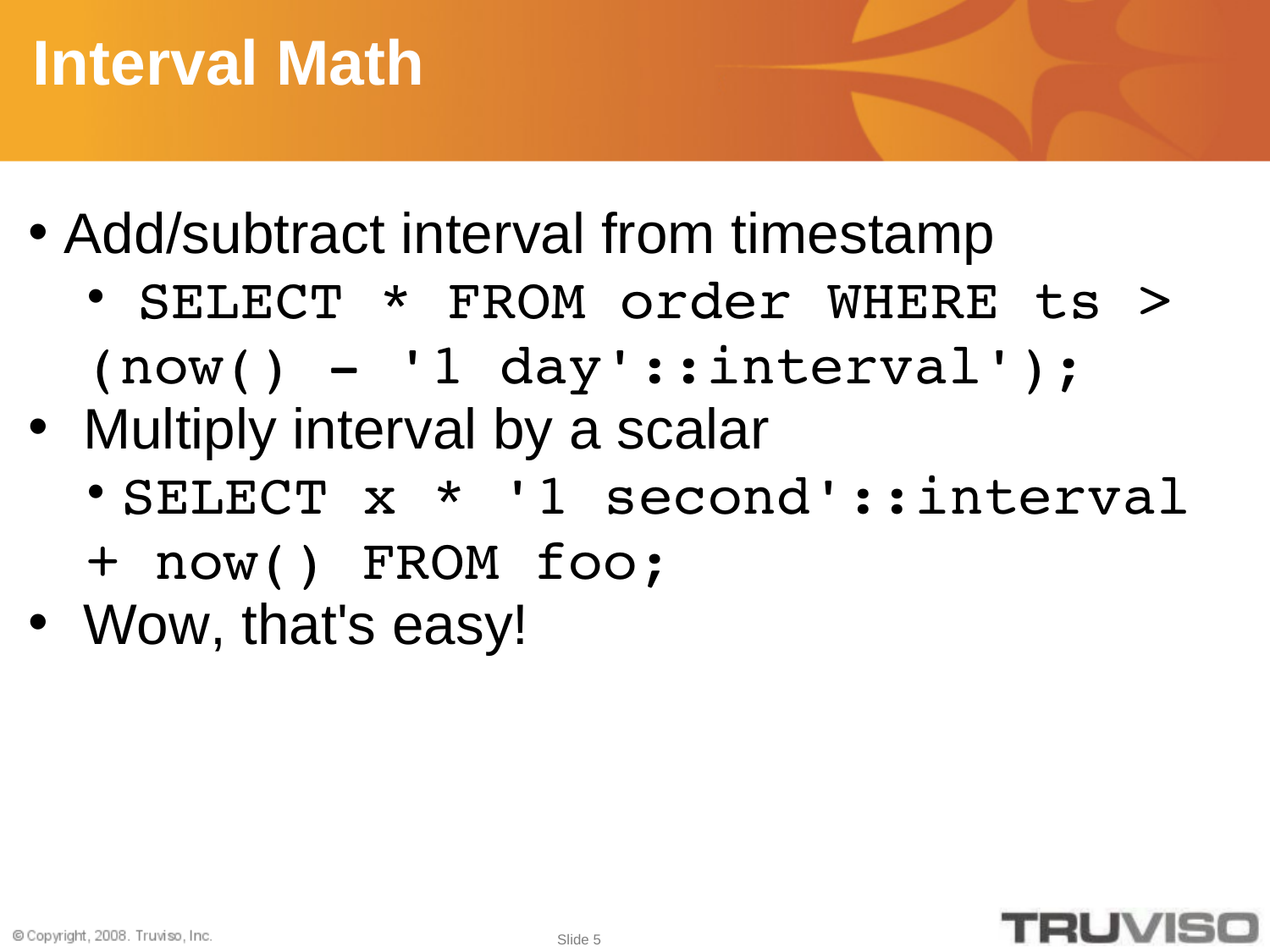Additive inverse doesn't work:

#### SELECT

- '2009-03-31'::timestamp
- '1 month'::interval
- + '1 month'::interval
- <> '2009-03-31'::timestamp

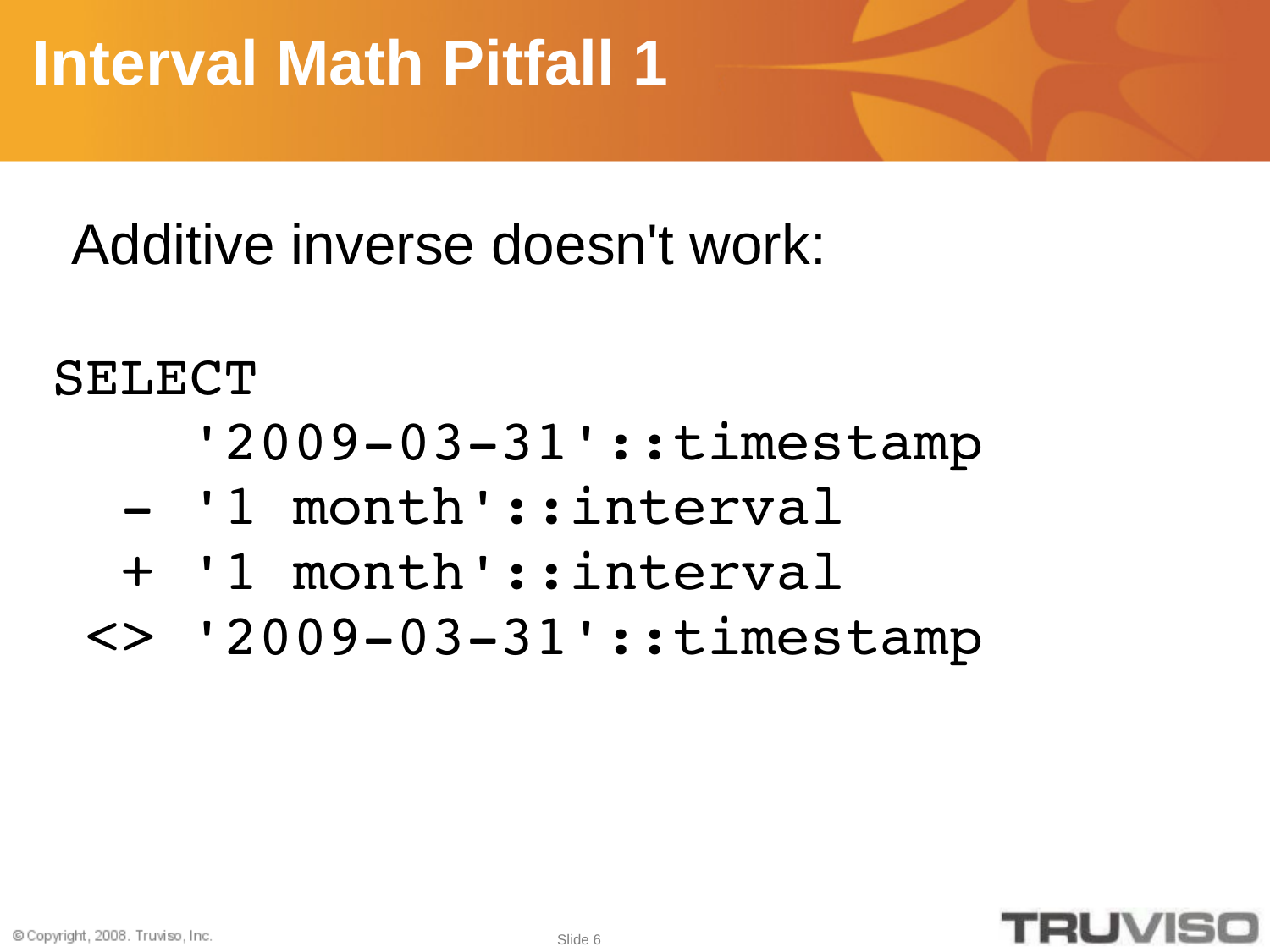# **Interval Math Pitfall 2**

#### •Commutativity is lost:

```
select '2009-02-28'::timestamp +
                '1 month'::interval +
                '1 day'::interval 
    <> 
         '2009-02-28'::timestamp +
                '1 day'::interval + 
         '1 month'::interval;
```
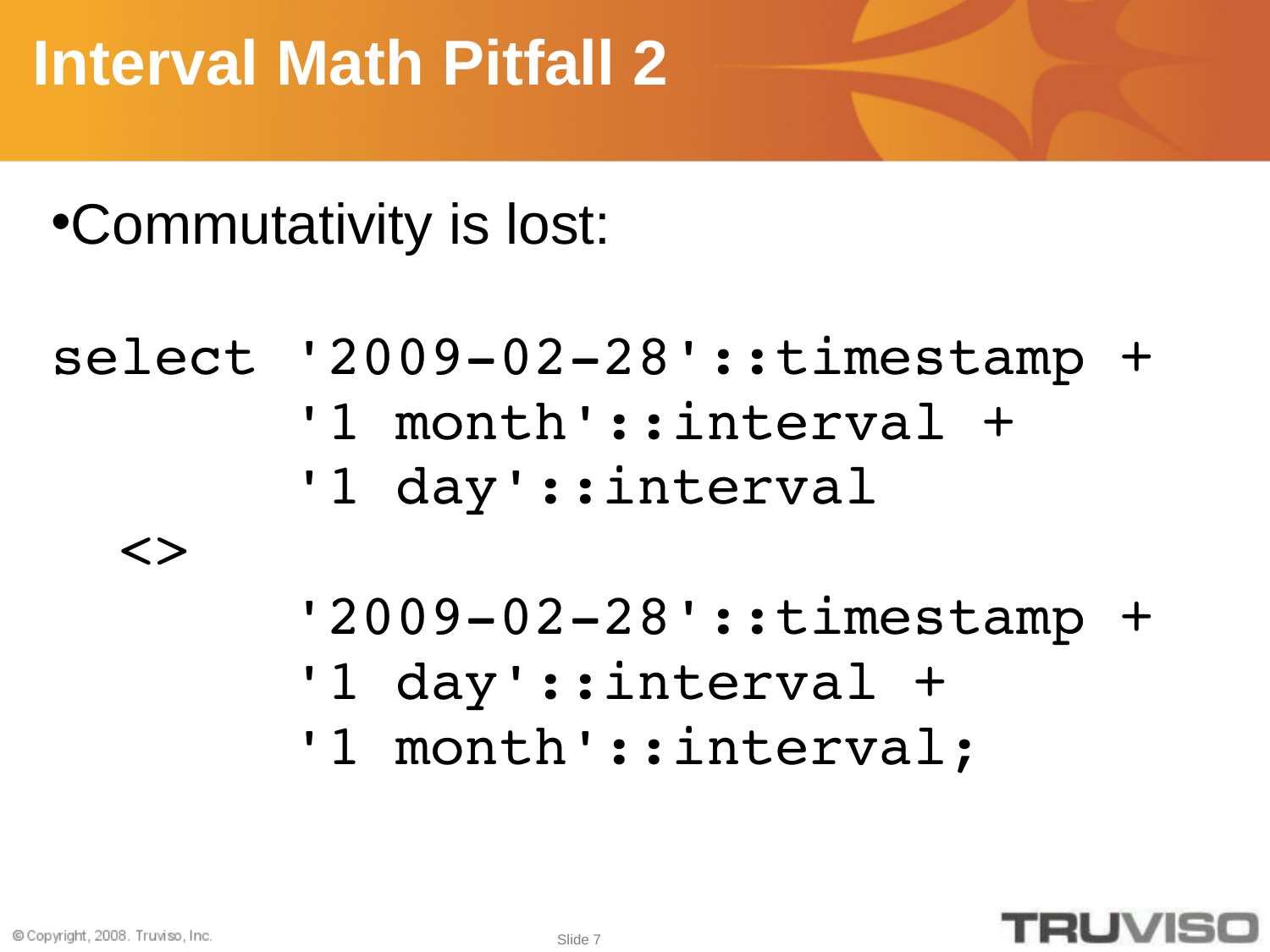# **Interval Math Pitfall 3**

• Scalar multiplication is not the same as repeated addition:

```
select 
 '2009-01-31'::timestamp +
  '2 month'::interval 
\langle \rangle'2009-01-31'::timestamp +
  '1 month'::interval + 
 '1 month'::interval;
```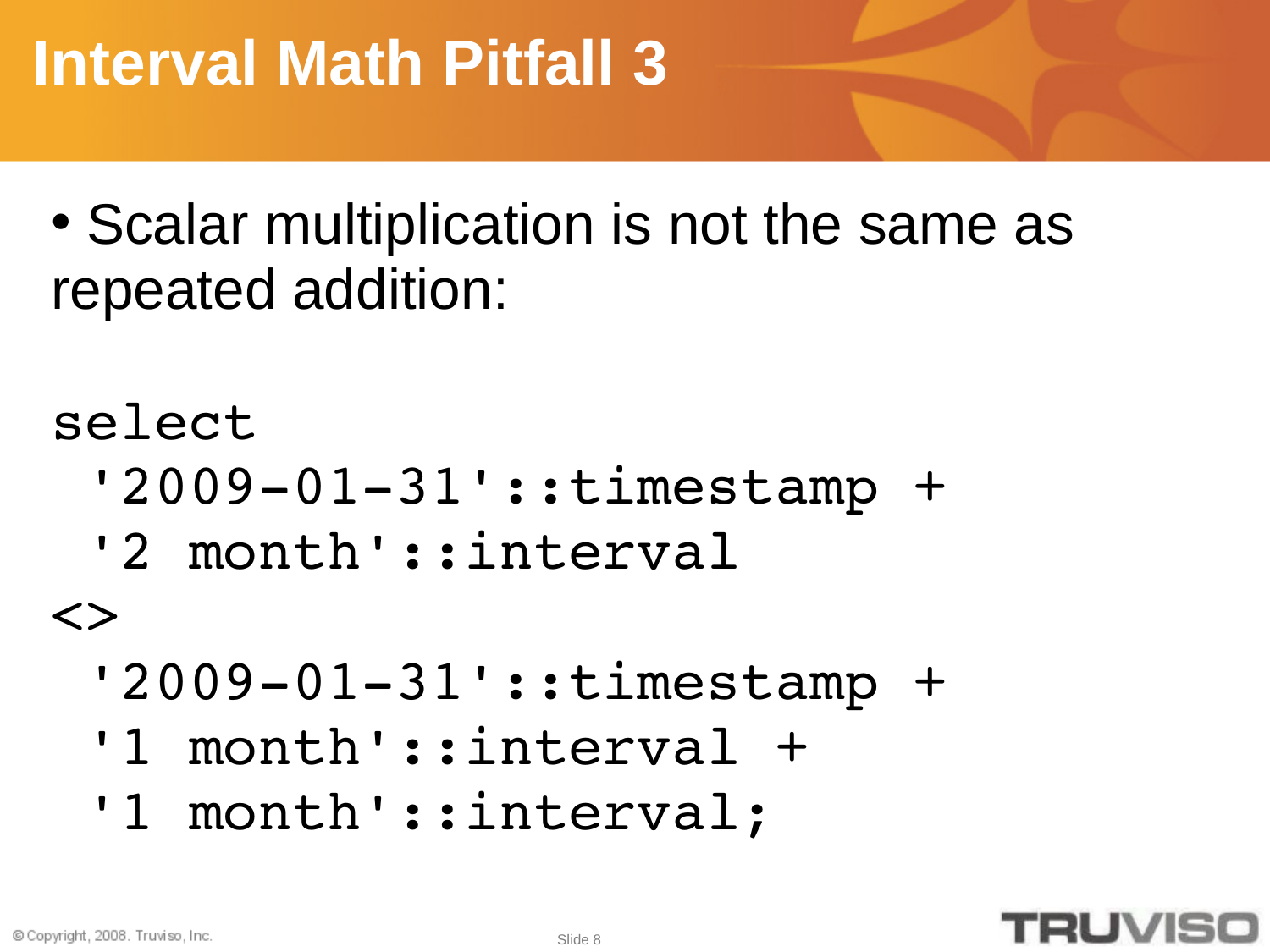

#### CREATE TABLE t(i INT UNIQUE); INSERT INTO t VALUES(1); INSERT INTO t VALUES(2); INSERT INTO t VALUES(3);

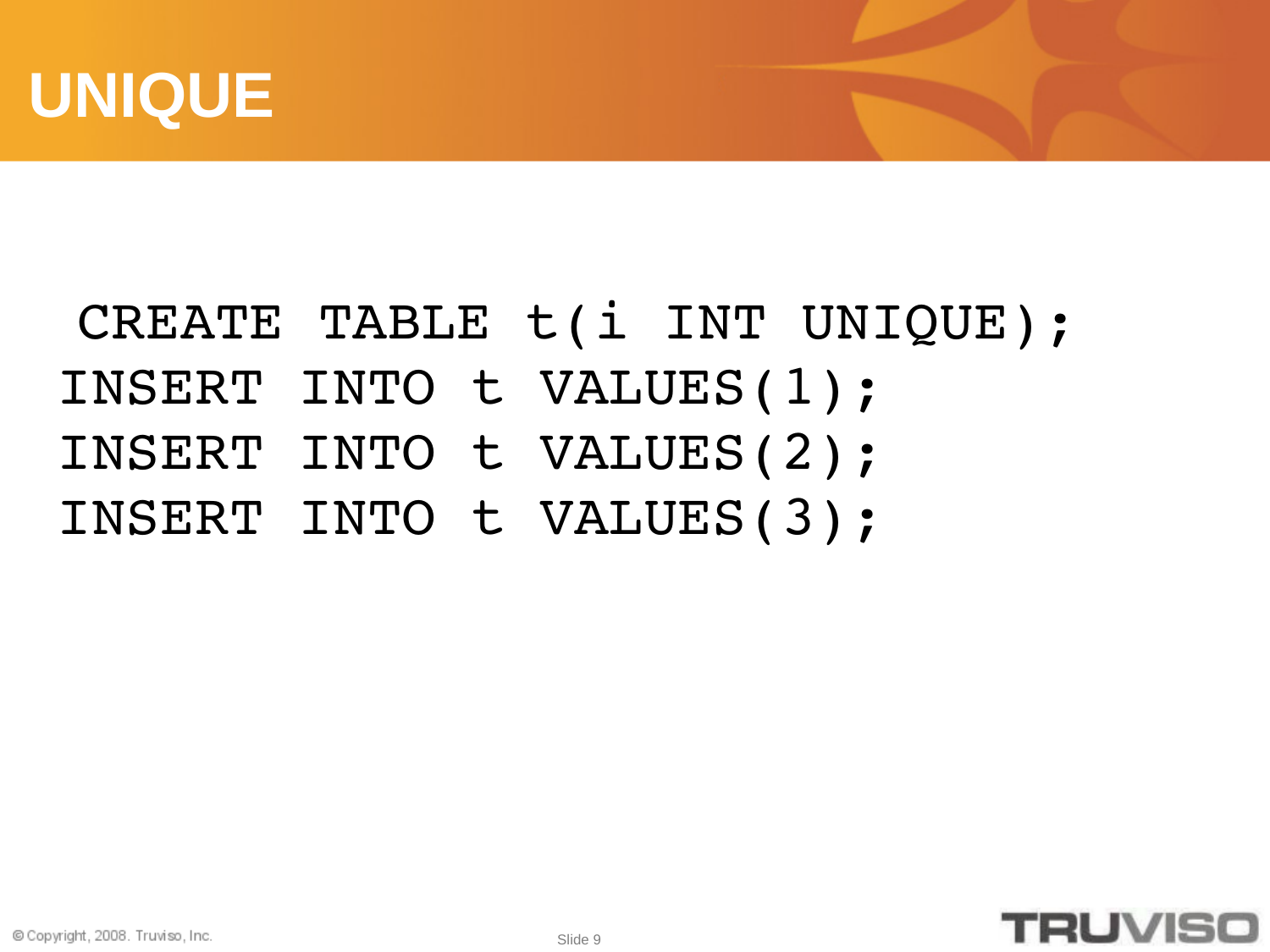#### UPDATE  $t$  SET  $i = i + 1$ ;

#### • ERROR!

• Finds duplicate key and raises error before command is finished.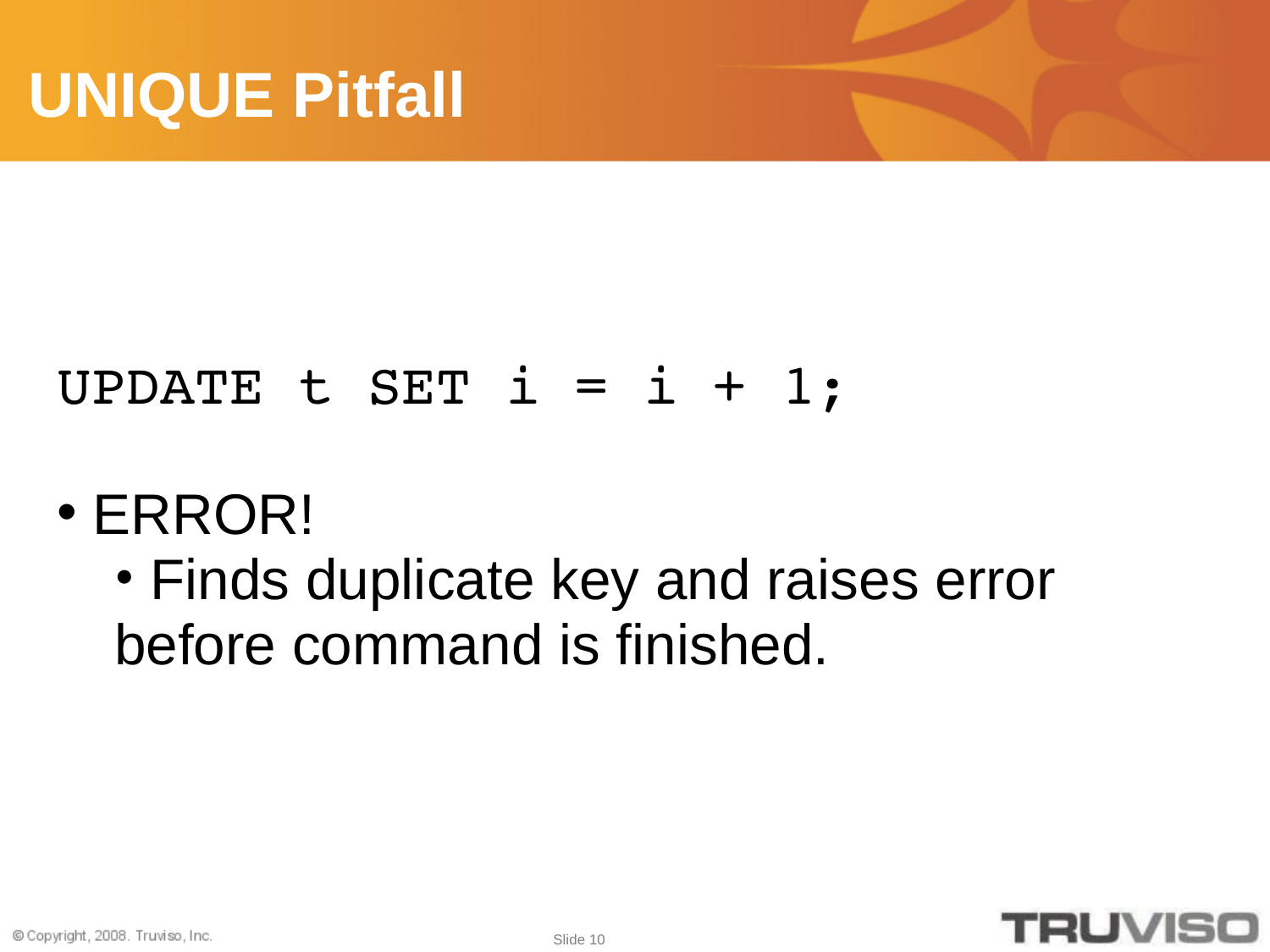# **UNIQUE Pitfall (cont.)**



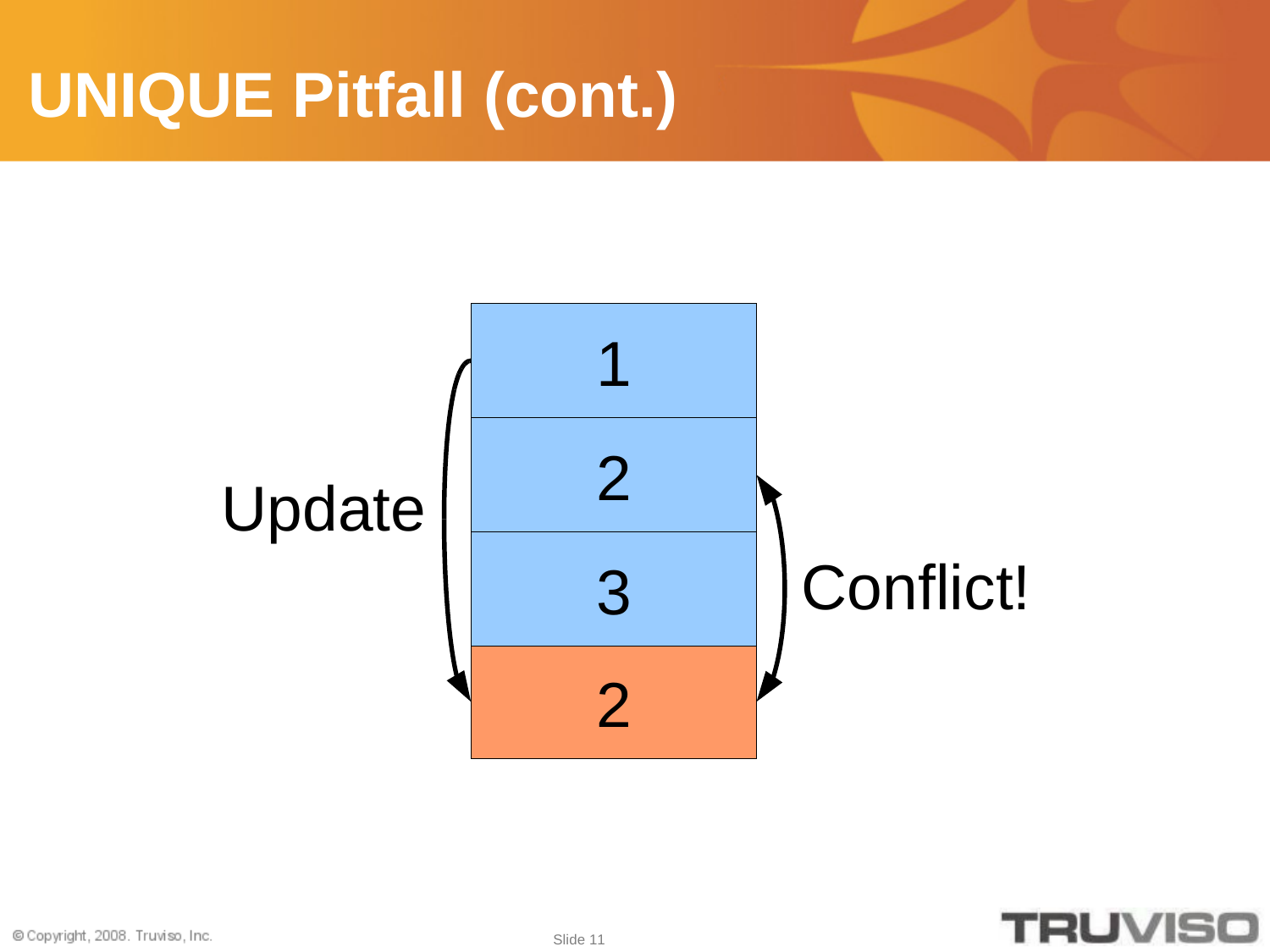

#### © Copyright, 2008. Truviso, Inc.

**Snapshots**

#### CREATE TABLE foo(b BOOLEAN); INSERT INTO foo VALUES(TRUE); INSERT INTO foo VALUES(FALSE);

Slide 12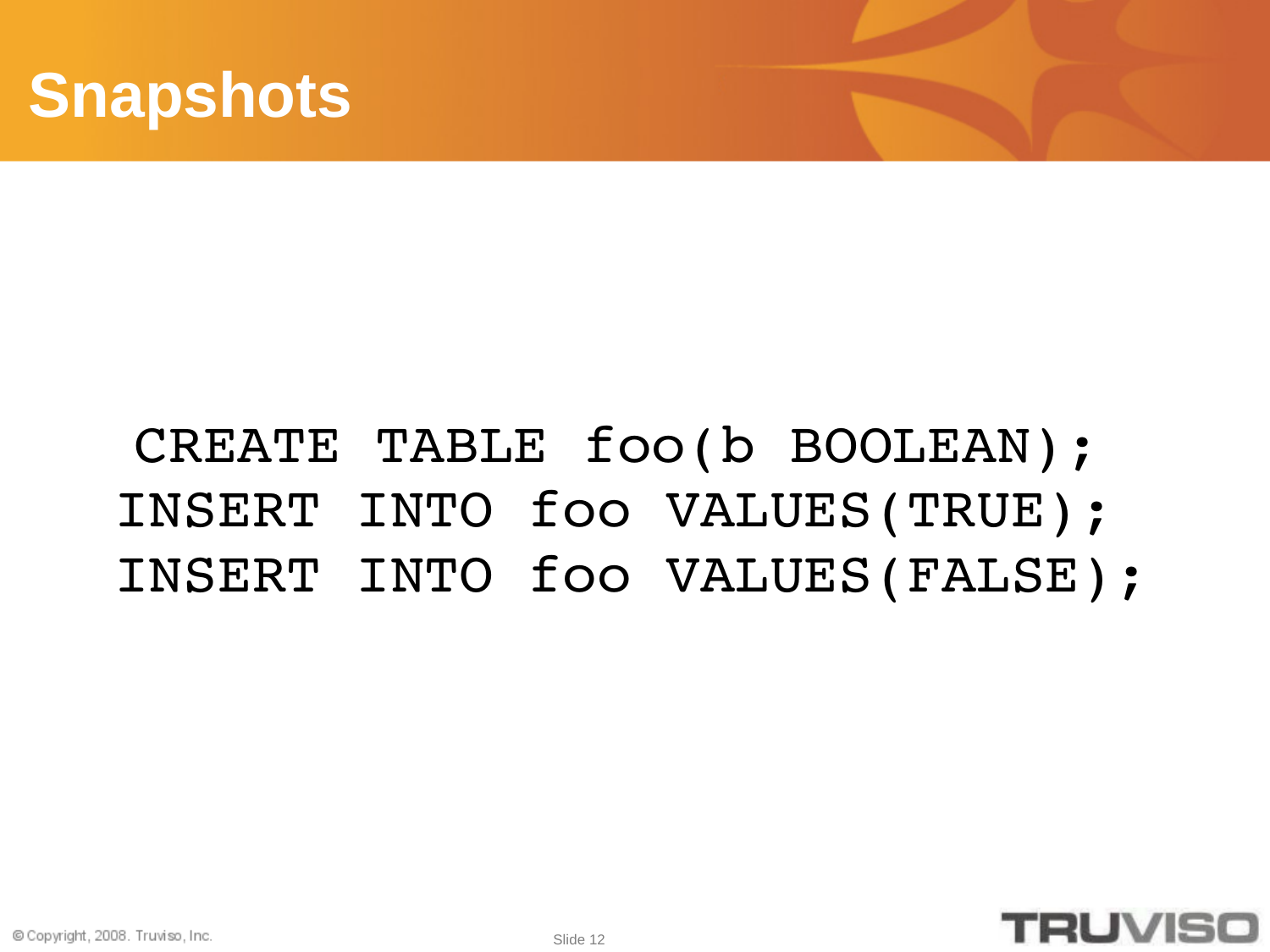# **Snapshots Pitfall**

•Transaction 1: BEGIN; UPDATE foo SET  $b = NOT b;$ 

•Transaction 2:

#### SELECT \* FROM foo WHERE b FOR SHARE;

COMMIT;

# Returns Nothing!

#### **RUVIS**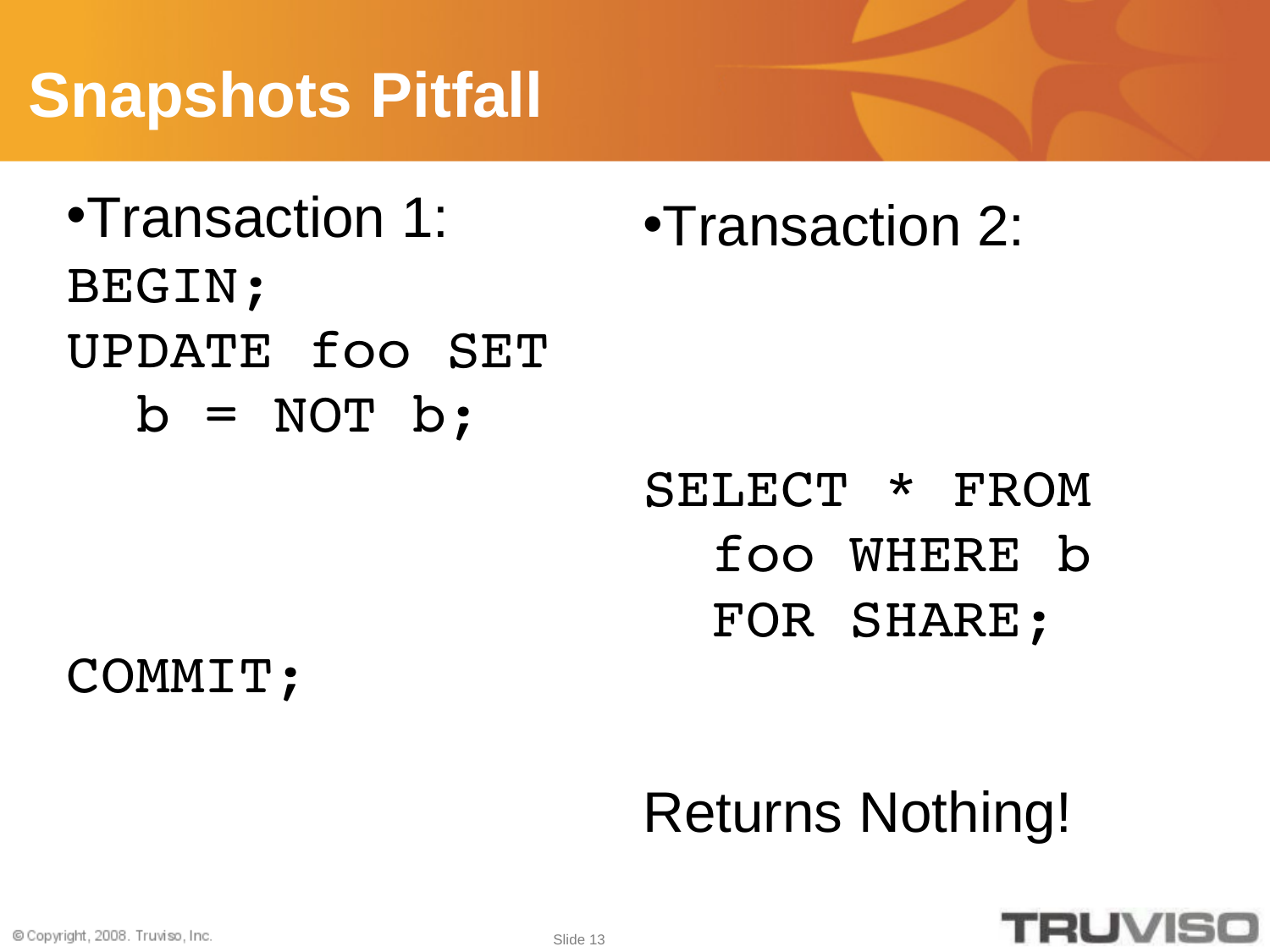#### TRUE FALSE TRUE FALSE Update T2 sees (waiting for T1)

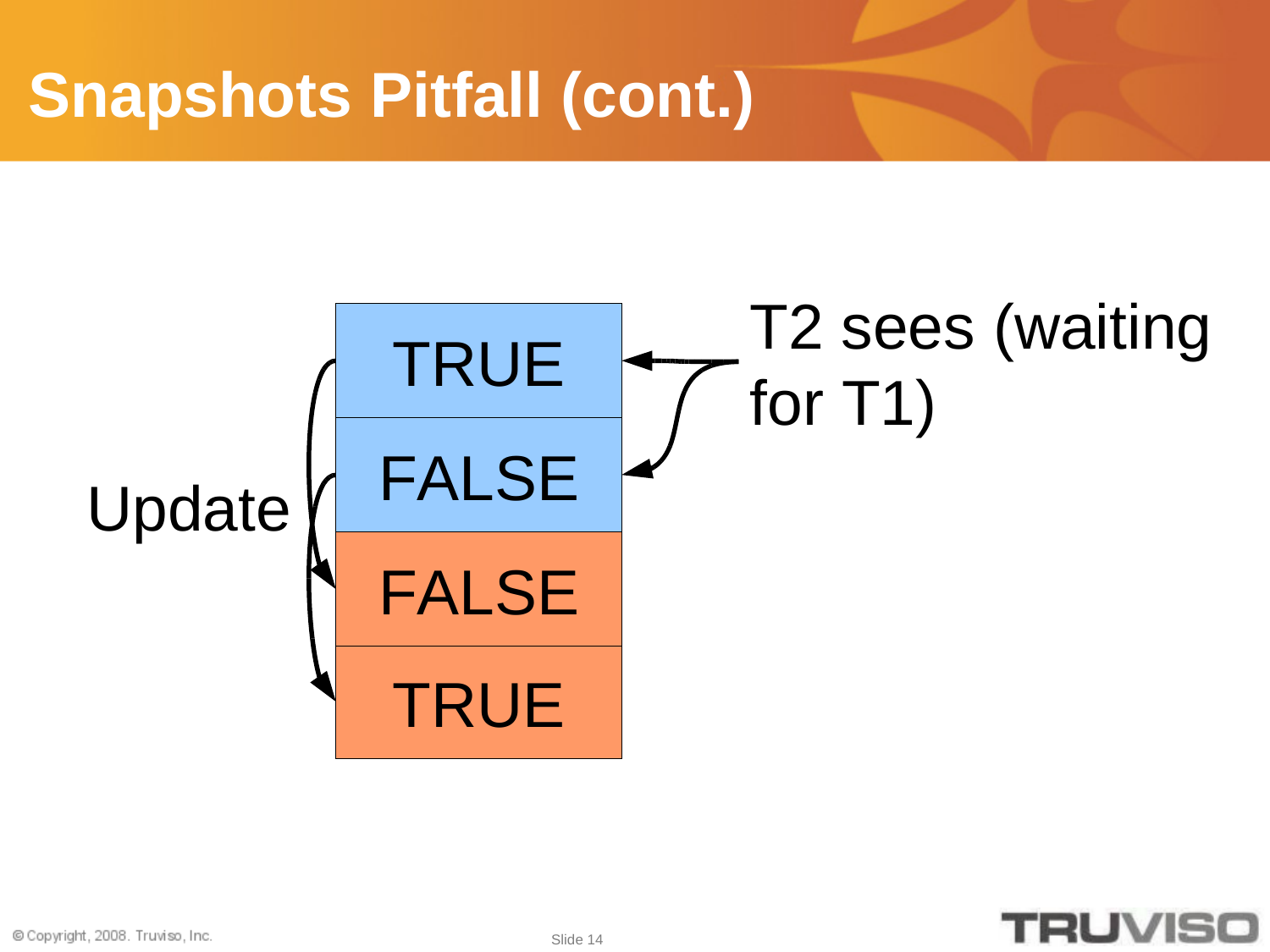



© Copyright, 2008. Truviso, Inc.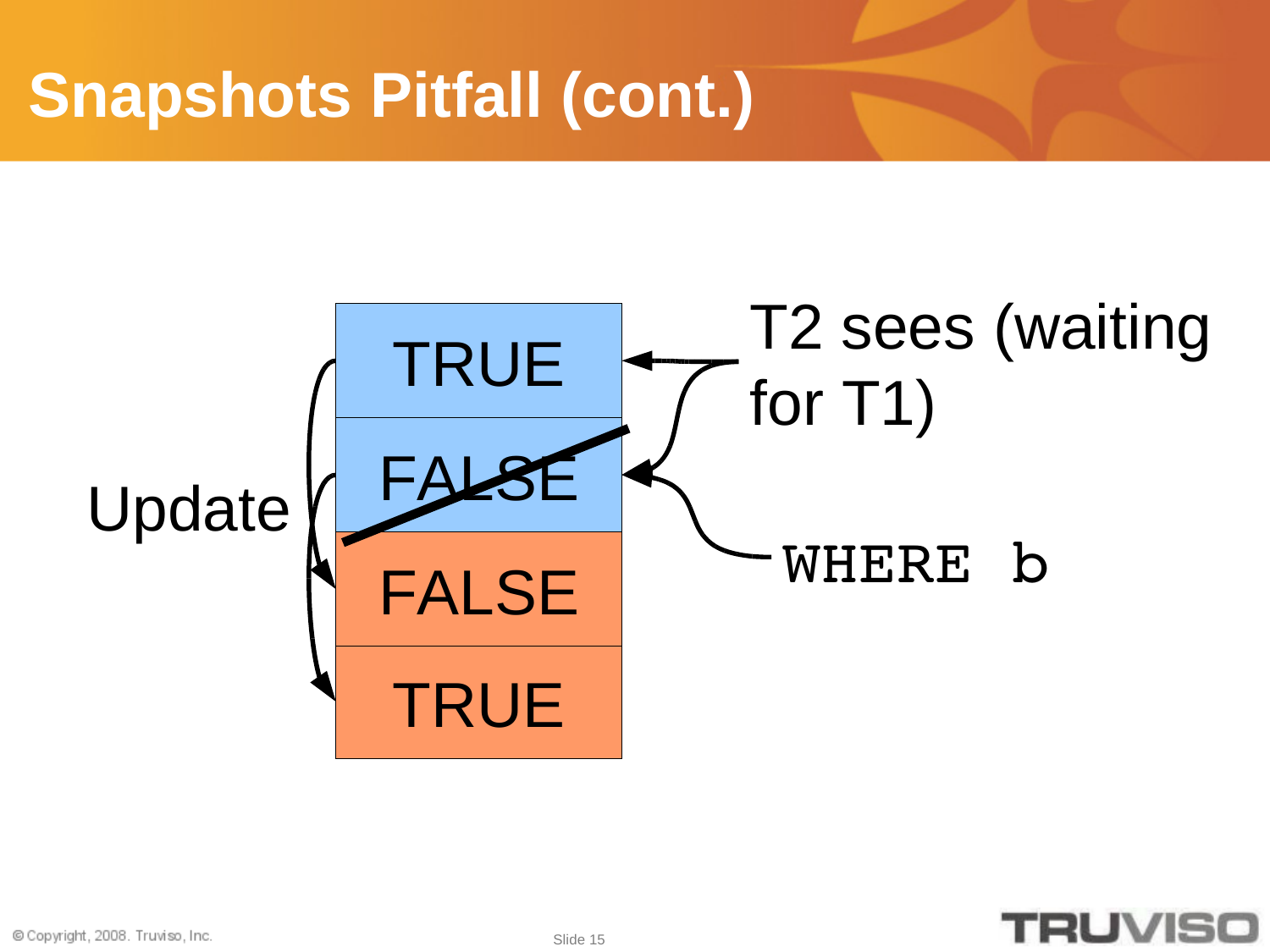After T1 commit, follow update chain.



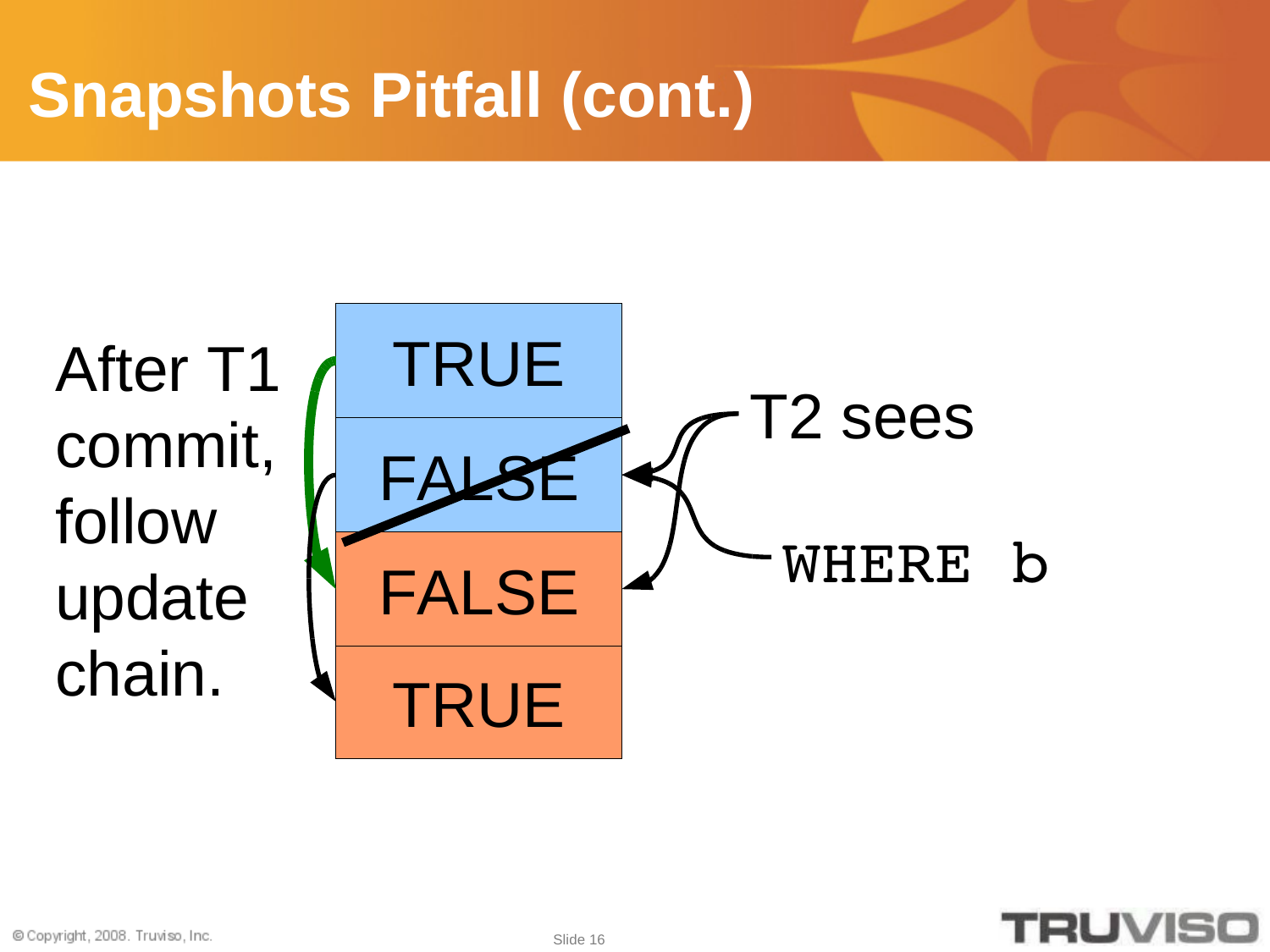

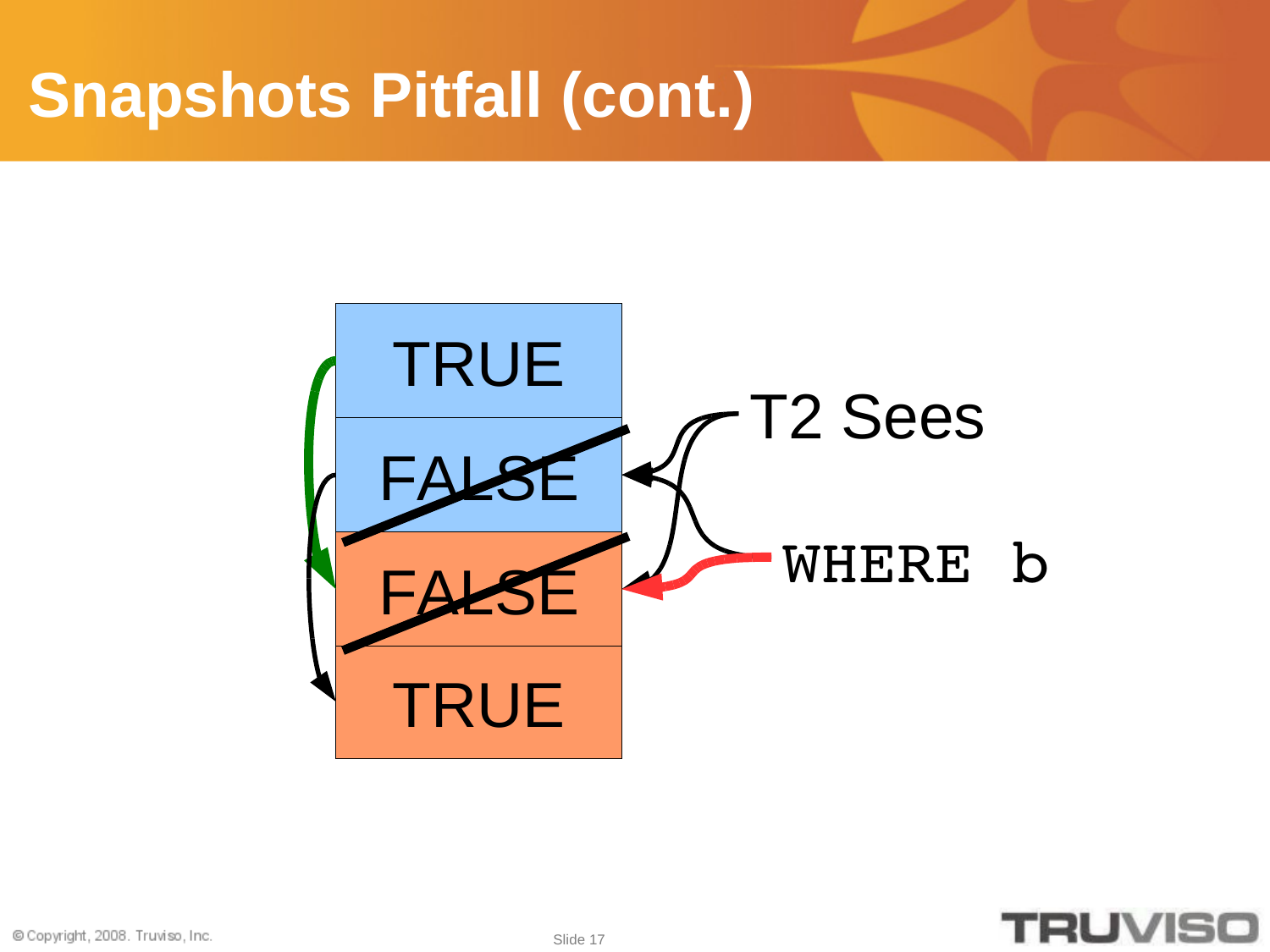#### Deferrable UNIQUE check patch submitted by Dean Rasheed

- July Commitfest
- commitfest.postgresql.org

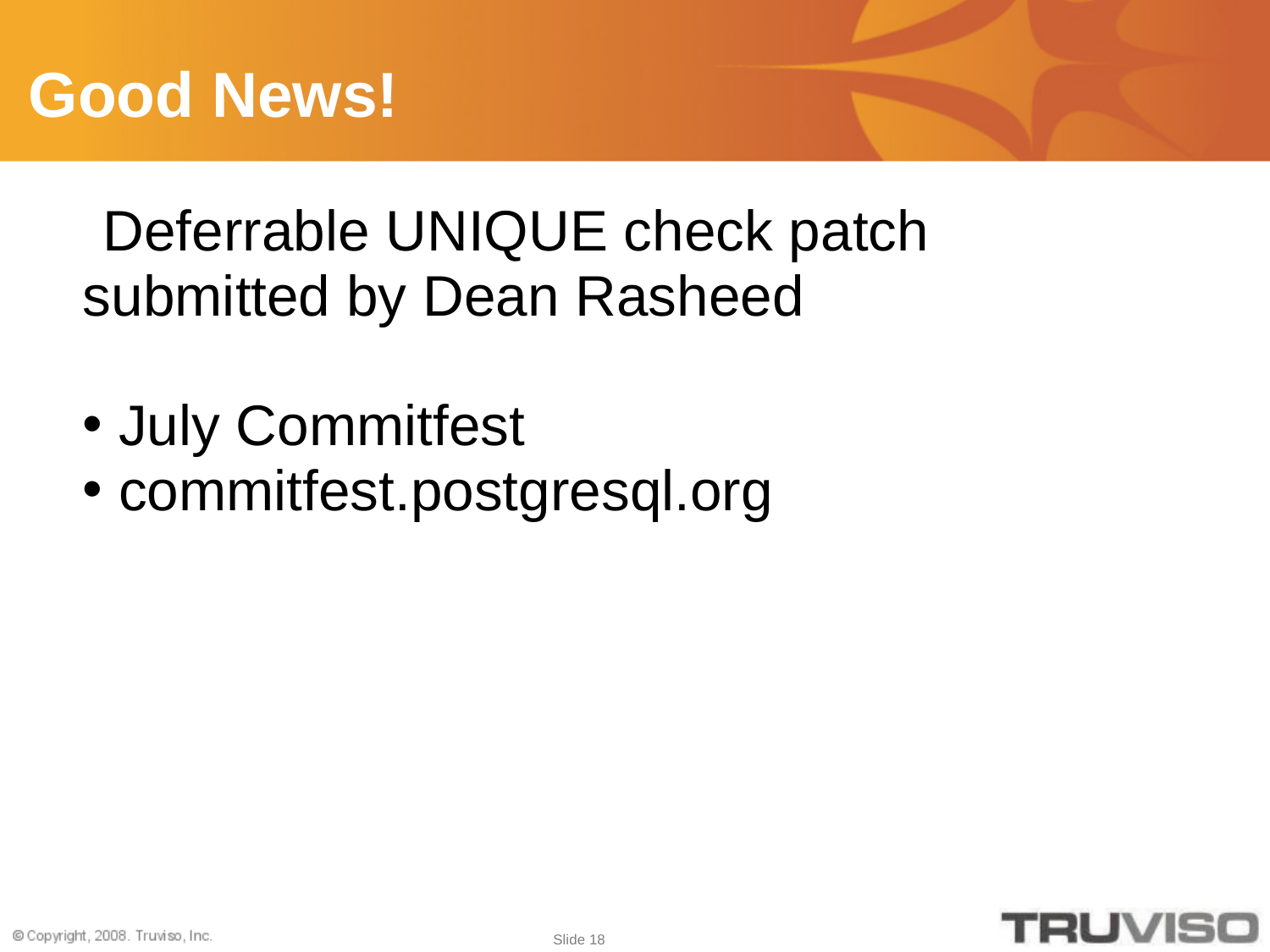# **Conclusion**

- PostgreSQL isn't perfect
- SQL isn't perfect
- Even if they were, these complex behaviors are tricky
	- E.g. Interval math
- Where improvements can be made, solutions are appearing very quickly